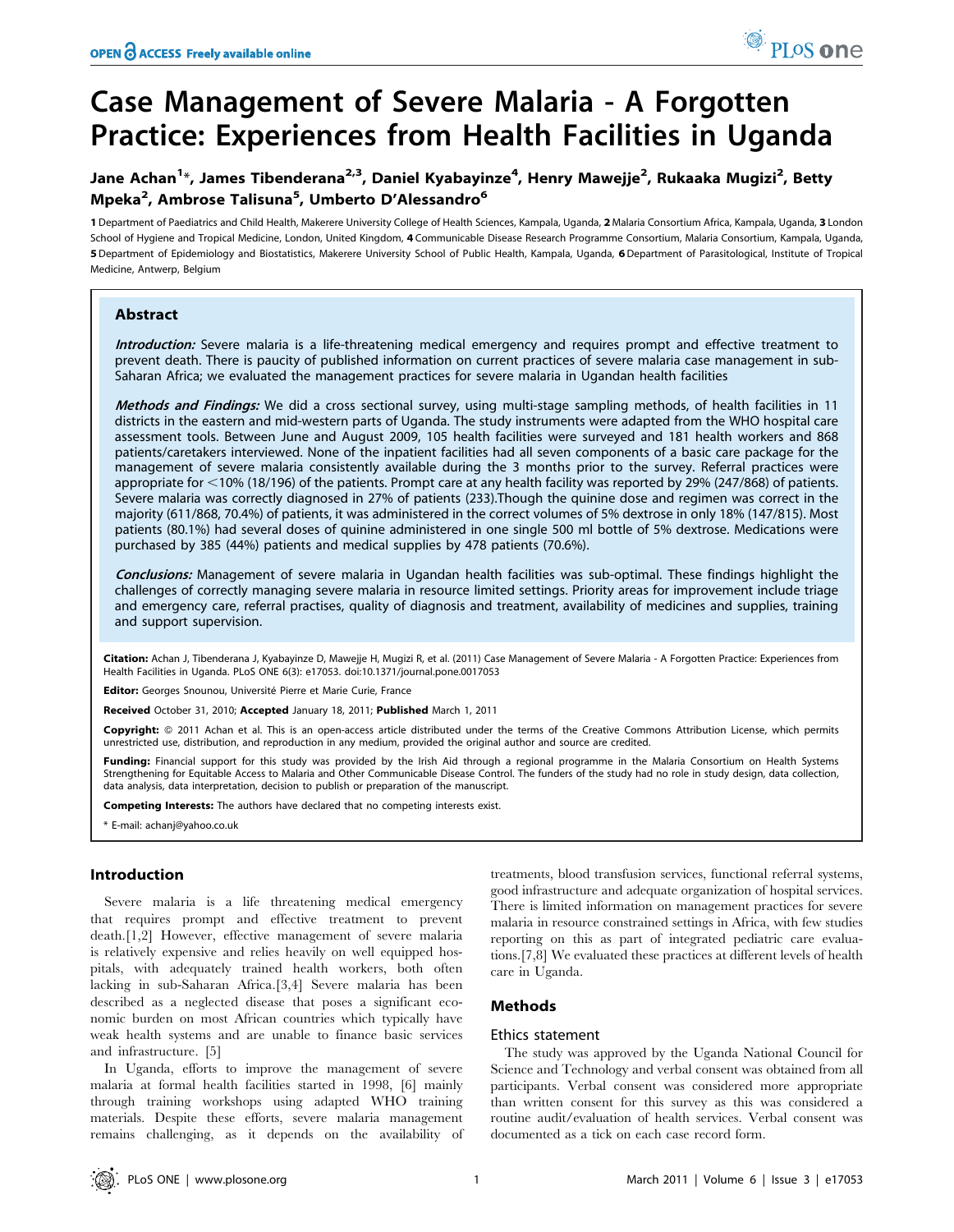#### Study design and setting

Between June and August 2009, a cross sectional assessment of severe malaria management practices was conducted in selected health facilities in 11 districts in Uganda. For patients with severe malaria, hospitals and health centre IVs run by specialists, medical officers and clinical officers provide inpatient services while health centre IIs and IIIs run by nurses typically provide outpatient and referral services.

#### Sampling methodology

Multi-stage sampling methods were used to select study sites. The eastern and mid-western regions of Uganda were selected to represent areas of high and low - medium malaria transmission settings, respectively. Out of 15 districts in these regions, 11 were randomly selected; 6 in eastern Uganda (Kumi, Soroti, Katakwi, Bukedea, Amuria and Kaberamaido) and 5 in mid-western Uganda (Bulisa, Hoima, Kibaale, Kiboga and Masindi). Within the districts, in order to obtain a representative sample of health facilities for each region, all hospitals and health centre IVs (inpatient facilities) were selected while among the 250 health centres II and III (lower level facilities) 30% were randomly selected. In all the selected health facilities, the director and the health workers involved in any aspect of care of malaria patients and available during the survey days were interviewed. In addition, after having obtained their or caregivers' verbal consent, randomly selected patients having malaria according to the admission register and hospitalized during the survey days were interviewed.

#### Data collection

The survey was conducted by 5 teams of 4 to 8 health workers working in parallel. The teams were trained for 1 week prior to the survey to ensure that interview questions were appropriately asked and responses consistently recorded. Training and concordance testing was done until the agreement of practice results of interviewers and trainers was >90%. District officials and health unit directors were informed about the survey only on the morning of the survey. A triangulation approach was used to collect data with the following methods: health facility assessments and health worker interviews at inpatient and lower level facilities as well as in-patient/caregiver interviews and reviews of patient's charts at inpatient facilities. Most survey instruments were adapted from the WHO hospital care assessment tools. Survey instruments can be found at www.plosone.org (Appendices S1, S2, S3, S4, S5, S6). Study coordinators reviewed all survey tools daily for completeness and accuracy. Health facility assessments collected information on staffing, triage systems, emergency care, presence of malaria treatment guidelines, laboratory practices and availability of medicines and supplies. Health worker assessments collected information on knowledge of severe malaria and its management, prescribing practices, training and support supervision. Knowledge on severe malaria management was further assessed using a clinical case scenario of a patient presenting with fever, convulsions and loss of consciousness. In-patient/caregiver interviews and chart reviews collected information on presenting complaints, time taken to receive care, diagnosis, patients' weight, laboratory investigations and treatment prescribed. On average, 17 patients were recruited in each health centre IV and 66 patients in each hospital. Patients/caregivers were asked to report their satisfaction with services provided on an ordinal scale (good, improvement needed or poor) and to suggest improvements. Any information not obtained through these two approaches was considered not documented. For missing weights we used a weight equivalent to the 50% percentile for age according to the 2000 CDC growth charts. [9]

#### **Definitions**

Severe malaria case management was assessed according to the following definitions: correct diagnosis: documented fever or history of fever with a positive malaria test and at least one sign/symptom of severe disease according to WHO criteria[10]; prompt management: patient with severe malaria receiving care within 30 minutes of presentation at the health facility; correct initial parenteral antimalarial medicine prescribed: administration of parenteral quinine, artemether or artesunate; correct antimalarial drug dose and dosing regimen: IV quinine10 mg/kg every 8 hrs (margin of error  $+/-20$  mg on total daily dose) or IM artemether 3.2 mg/kg on day 1, followed by 1.6 mg/kg daily or IV artesunate 2.4 mg/kg on admission at 12 hrs and then every 24 hrs (margin of error  $+\prime$  -5 mg on total daily dose); all given until the patient was able to tolerate oral therapy. [10,11] Correct mode of administration: IV quinine in 10–20 ml/kg of 5% dextrose, intramuscular administration of artemether or IV artesunate mixed with 5 mL of 5% dextrose and injected as a bolus; appropriate oral continuation therapy after initial parenteral treatment: either oral quinine at 10 mg/kg every 8 hrs until completion of a 7-day course or a full treatment course of an oral artemisinin based combination therapy according to appropriate weight-based dosing guidelines; [10] adequate referral practice: referral of a patient with severe malaria after administration of injectable quinine or rectal artesunate, provision of a referral note and transport[10,11]. Patients were considered appropriately treated if they received the correct antimalarial medicine, at the right dose and dosing regimen and with the correct mode of administration.

# Sample size estimation, data management and analysis

For the inpatient interviews, a sample size of 869 inpatients was estimated assuming 50% of malaria inpatients are appropriately treated, at 95% level of confidence, with a tolerable error of 0.05, a design effect of 2 and allowing for 10% non-responsiveness.

Data were double entered in EPI-info software program version 6 and analysed using STATA version 10.0 (StataCorp LP, College Station, TX, USA). Results from all districts were combined and descriptive analysis was done at health facility, health worker and patient levels. Data are presented as proportions and frequencies adjusted for clustering by health facility. Fisher's exact tests were used to analyze differences in proportions. Two tailed p values and a 5% significance level were used.

#### Results

In the 11 districts, 105 health facilities were included (83 lower level facilities and 22 inpatient facilities) and 181 health workers interviewed (151 at lower level and 50 inpatient facilities respectively). In addition, 868 inpatient interviews and chart reviews were conducted. No health worker or caregiver declined to participate.

#### Health facility characteristics

The majority of health facilities (83%, 87/105) were government-run institutions. Despite health workers' reports of a defined triage system in most health facilities, triage was practised in less than half (44%, 46/105) of them (Table 1). Only 11.4% (12/105) of health units had separate outpatient (OPD) queues for adults and children. Functional microscopes for malaria diagnosis were available in most inpatient units (77.3%, 17/22) and in about half (51.4%, 18/35) of the health centre IIIs (Table 1). Malaria rapid diagnostic tests were available in 14.4% (12/83) of health centre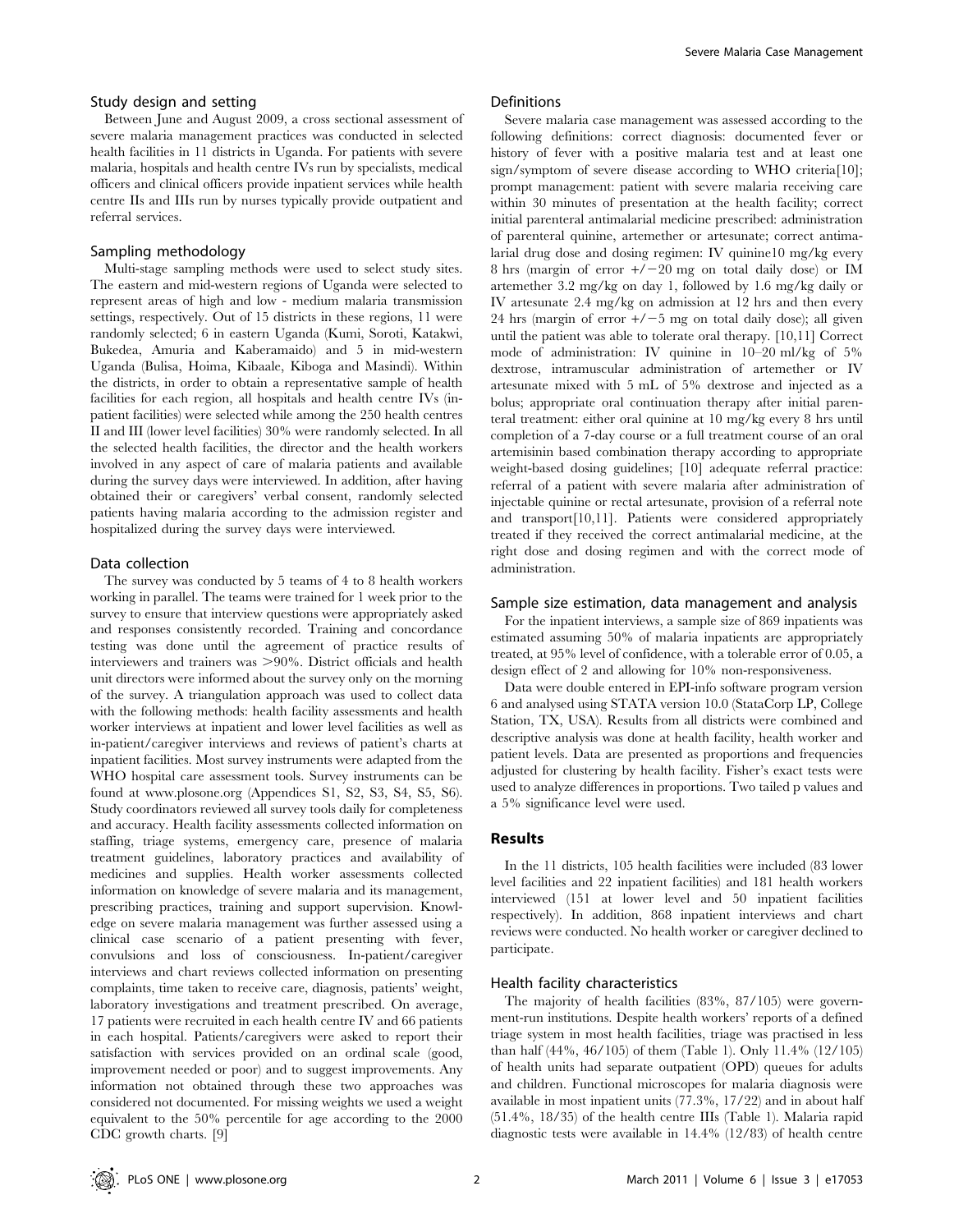Table 1. Health facility characteristics.

| <b>Characteristics</b>                                                                                                                   | $N = 105$      |        |
|------------------------------------------------------------------------------------------------------------------------------------------|----------------|--------|
|                                                                                                                                          | No.            | %      |
| <b>Health facility level</b>                                                                                                             |                |        |
| Health centre II                                                                                                                         | 48             | (45.7) |
| Health centre III                                                                                                                        | 35             | (33.3) |
| Health centre IV                                                                                                                         | 12             | (11.5) |
| District hospital                                                                                                                        | 8              | (7.6)  |
| Regional Referral hospital                                                                                                               | $\overline{2}$ | (1.9)  |
| <b>Type of Health facility</b>                                                                                                           |                |        |
| Government                                                                                                                               | 87             | (82.9) |
| Faith based                                                                                                                              | 14             | (13.3) |
| Private for profit                                                                                                                       | 4              | (3.8)  |
| Treatment aide memoirs in outpatient units available                                                                                     | 83             | (79.0) |
| Health facilities with defined triage system                                                                                             | 82             | (78.1) |
| Triage practised                                                                                                                         | 46             | (43.8) |
| Presence of separate lines for adults and children in OPD                                                                                | 12             | (11.4) |
| Functional weighing scale available                                                                                                      | 79             | (75.2) |
| Thermometers available                                                                                                                   | 83             | (79.0) |
| Antimalarial medicines available on the day of survey                                                                                    |                |        |
| Quinine injection                                                                                                                        | 79             | (75.2) |
| IV artesunate                                                                                                                            | $\overline{2}$ | (1.9)  |
| Rectal artemisinin                                                                                                                       | 5              | (4.8)  |
| Artemether Injection                                                                                                                     | 10             | (9.5)  |
| Quinine tablets                                                                                                                          | 41             | (39.0) |
| Artemether-lumefantrine tablets                                                                                                          | 52             | (49.5) |
| Sulphadoxine-pyrimethamine tablets                                                                                                       | 64             | (60.9) |
| $^\circ$ Antimalarial medicines available in the 3 months prior to survey                                                                |                |        |
| Quinine injection                                                                                                                        | 57             | (54.3) |
| Quinine tablets                                                                                                                          | 17             | (16.2) |
| Artemether-lumefantrine tablets                                                                                                          | 35             | (33.3) |
| $\sqrt[1.5]{\frac{1}{2}}$ Supplies for severe malaria management available in the 3 months prior to survey at the inpatient units (N=22) |                |        |
| 5% dextrose                                                                                                                              | 8              | (36.4) |
| 50% dextrose                                                                                                                             | 7              | (31.8) |
| <b>Blood for transfusion</b>                                                                                                             | $\mathbf{1}$   | (4.5)  |
| <b>Blood transfusion sets</b>                                                                                                            | 8              | (36.4) |
| IV giving sets                                                                                                                           | 10             | (45.5) |
| Availability of seven basic medicines and supplies for severe malaria management in the 3 months prior to survey at inpatient units      | 0              | (0)    |
| Malaria testing facilities available                                                                                                     |                |        |
| Functional microscope at inpatient units $(N = 22)$                                                                                      | 17             | (77.3) |
| Functional microscope at health centre IIIs ( $N = 35$ )                                                                                 | 18             | (51.4) |
| RDTs at health centre IIs and IIIs $(N = 83)$                                                                                            | 12             | (14.4) |

\*Basic package includes: Quinine injection, Intravenous fluids, 50% dextrose, blood for transfusion, IV giving sets, blood transfusion set, Syringes. {  $\overline{S}$  stock-outs defined as the absence of medicines or supplies for >1 week in the 3 months prior to the survey. Denominators indicated in brackets.

doi:10.1371/journal.pone.0017053.t001

IIs and IIIs. Haemoglobin measurement was available at 39% (41/105) of the facilities.

During the 3 months prior to the survey, 54.3% (57/105) of health facilities had consistent availability of parenteral quinine, while fewer facilities had quinine tablets (16.2%, 17/105) and artemether-lumefantrine tablets (33.3%, 35/105). None of the inpatient facilities had consistent availability of all seven components of a basic care package for severe malaria management (parenteral quinine, intravenous fluids, 50% dextrose, blood for transfusion, transfusion sets, IV giving sets,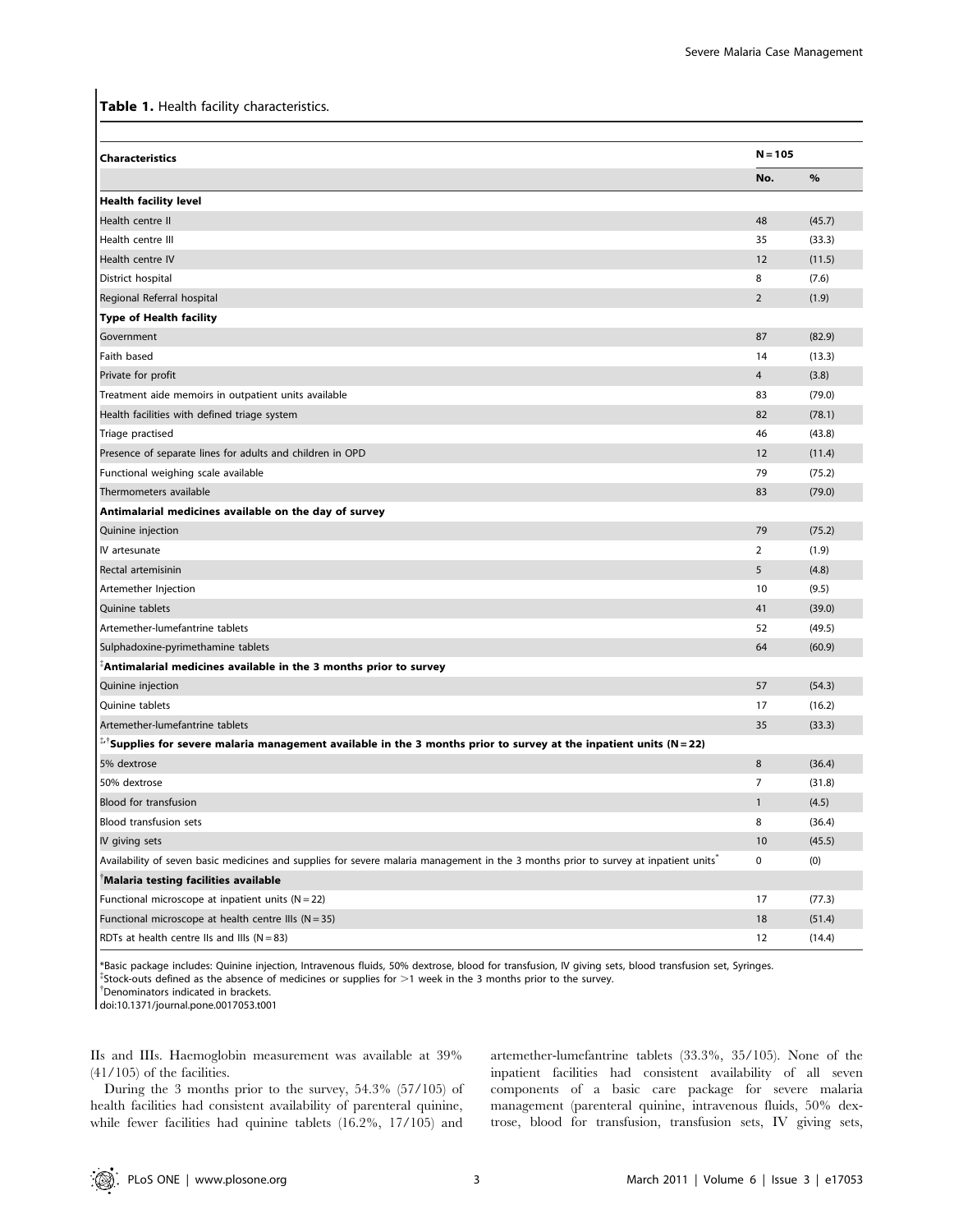syringes). The most common stock outs were blood for transfusion (available in 4.5% of units), 50% dextrose (in 32%), 5% dextrose and transfusion sets (in 36.4%) (Table 1).

### Health worker characteristics

At the inpatient units, nurses/midwives represented the majority of the staff (40%). Considering all health facilities visited, only 2 doctors were on duty on survey days. The percentage of health workers who could mention  $>2$  severe forms of malaria was 24% at the inpatient units and only 2.3% at the lower levels of care. In response to the clinical case scenario, 52% (26) of health workers at the inpatient level and 49.6% (65) at the lower levels of care were able to write an accurate prescription for a 4 year old patient (Table 2). Regarding on-site training, 22.2% (28/131) of health workers at the lower levels of care and 22.0% (11/50) at the inpatient units reported having received in-service training on severe malaria management within the year prior to the survey. Fewer health workers at the inpatient units (24.0%, 12/50) than those at the lower levels of care  $(41.9\%, 55/131)$  (p = 0.025) reported having received at least one support supervision visit in the previous 6 months. (Table 2)

# Patient assessment and emergency care

Table 2. Health worker Characteristics.

The majority of patients  $(76.3\%, 663/868)$  were aged  $\leq 5$  years; the median age being 2 years. Fever or history of fever was the commonest reason for attendance (96.6%). Mean duration of hospitalisation at the time of interview was 2.5 days (SD 1.5), with

546 patients (62.9%) hospitalised for  $\leq$  2 days, 221 (25.5%) for  $\leq$  1 day and 142 (16.4%) for  $\geq$ 4days. Malaria or severe malaria was the diagnosis documented in 93.8% of patients (814/868). Among these, 103 (11.9%) were recorded as malaria with severe anaemia (45% confirmed by microscopy) and 21 (2.4%) as cerebral malaria (57% confirmed by microscopy).

The median waiting time before receiving care at the facility was 3.0 hours (range 0–24 hours) with 28.5% (247/868) of patients reporting having received care within the first 30 minutes and 52.3% (454/868) within 1 hour of attendance. At least 33 patients (3.8%) waited  $\geq 8$  hours before receiving any care. Though most patients were asked about their age (96.3%), history of fever (89%), prior use of antimalarial therapy (58%) and history of repeated vomiting (55%), patients/caretaker reports and chart reviews revealed that presence of common danger signs were not often elicited (history of convulsions in 303 (35%) and drowsiness in 248 (29%) patients). Body temperature and level of consciousness were assessed in 20.5% (178/868) and 23.6% (205/868) of patients, respectively. The proportion of patients with at least one sign or symptom of severe malaria documented was 27.9% (242/868). Malaria infection was confirmed by microscopy in 64.7% (432/668) of patients in health facilities where functional microscopy was available.

#### Case management practises

One hundred ninety six patients (23%) had been referred from a lower level of health care. The main reasons for referral were: poor response to treatment (38%) or unavailability of either blood for

|                                                                                     | <b>Lower level units:</b> | <b>Inpatient units:</b>     |         |  |
|-------------------------------------------------------------------------------------|---------------------------|-----------------------------|---------|--|
|                                                                                     | Health centre II and      | <b>Hospitals and Health</b> |         |  |
| <b>Characteristics</b>                                                              | III (N = 131) No. $(%)$   | centre IV (N = 50) No. (%)  | P value |  |
| <b>Pre-service training</b>                                                         |                           |                             |         |  |
| Medical officer                                                                     | $\mathbf 0$               | $2(4.0\%)$                  | 0.02    |  |
| Clinical officer                                                                    | $9(6.9\%)$                | 14 (28.0%)                  | 0.00    |  |
| Nurse/midwife                                                                       | 36 (27.5%)                | 20 (40.0%)                  | 0.12    |  |
| Nursing aide/assistant                                                              | 86 (65.7%)                | 14 (28.0%)                  | 0.00    |  |
| In service at current post for $>$ 12 months                                        | 97 (74%)                  | 39 (78.0%)                  | 0.58    |  |
| Diagnosis of malaria based on clinical features and diagnostic tests (confirmatory) | 11 (8.9%)                 | 26 (52.0%)                  | 0.00    |  |
| Health worker ever undergone IMCI training                                          | 62 (49.6%)                | 28 (56.0%)                  | 0.47    |  |
| Received in-service training on severe malaria case management in last 12 months    | 28 (22.2%)                | 11 (22.0%)                  |         |  |
| Health worker has malaria treatment quidelines accessible                           | 108 (82.4%)               | 43 (86.0%)                  | 0.52    |  |
| Knowledge on severe malaria                                                         |                           |                             |         |  |
| Common forms of severe malaria listed                                               |                           |                             |         |  |
| Severe anaemia                                                                      | $6(4.6\%)$                | 38 (76%)                    | 0.00    |  |
| Repeated convulsions                                                                | $8(6.1\%)$                | 35 (70%)                    | 0.00    |  |
| Cerebral malaria                                                                    | 93 (71.0%)                | 27 (54%)                    | 0.03    |  |
| Hypoglycaemia                                                                       | 14 (10.7%)                | 17 (34%)                    | 0.00    |  |
| Shock                                                                               | 2(1.5%)                   | 15 (30%)                    | 0.00    |  |
| Spontaneous bleeding                                                                | 65 (49.6%)                | 5 (10%)                     | 0.00    |  |
| Pulmonary oedema                                                                    | 18 (13.7%)                | 1(2)                        | 0.02    |  |
| Response to hypothetical clinical case                                              |                           |                             |         |  |
| Correct antimalarial medicine choice                                                | 113 (89.7%)               | 48 (98%)                    | 0.03    |  |
| Correct quinine prescription for child                                              | 65 (49.6%)                | 26 (52%)                    | 0.81    |  |
| Correct quinine prescription for adult                                              | 93 (71.1%)                | 40 (80%)                    | 0.22    |  |

doi:10.1371/journal.pone.0017053.t002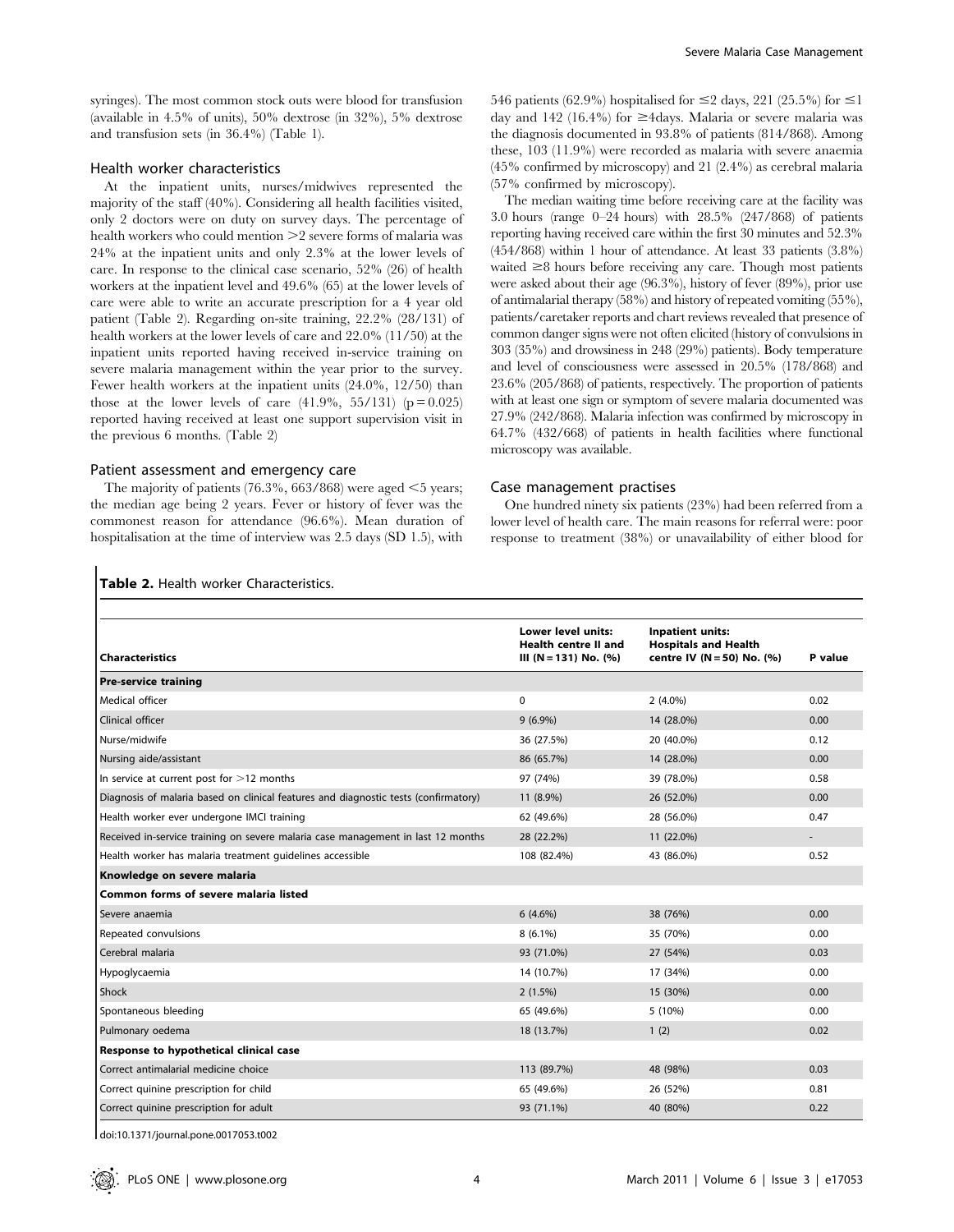transfusion (33%), intravenous fluids (18%) or beds (9%). Prereferral medications were given to 145 (79%) patients, quinine in 39.3% (57/145), often administered alone (65%, 37/57), or with an antibiotic (13%), an antipyretic (15%) or diazepam (5%). No patient received pre-referral rectal artesunate, referral notes were provided for 58.7% (115/196) and transport for only 6.1% (12/196). Overall, 9.2% (18/196) patients referred had adequate referral practises; 1.3% (1/76) in the low-medium transmission setting and 14.2%  $(17/120)$  in the high transmission setting ( $p = 0.002$ ).

Two hundred thirty three (27%) patients had a correct diagnosis of severe malaria. The proportion of patients with a correct diagnosis was higher in the high transmission setting, 29.7% compared to 17.9% in the low-medium transmission setting  $(p = 0.001)$ . Most patients were evaluated at least once a day during their hospitalization, though 102 (13%) were never assessed (Table 3). The majority of patients (95%, 823/868) received the correct initial parenteral antimalarial medicine, often at the recommended dose and dosing regimen (70.4%, 611/868). However, the dose was inappropriate in all 8 patients treated with artemether. For patients treated with quinine, 75% (611/815) were correctly dosed, 12.7% (104/815) were under dosed and 12.3% (12.3%) over dosed. Among patients treated with quinine, 18% (147/815) received the correct dosing regimen and mode of administration. Significantly, in most cases (75%) multiple doses of quinine were administered in a single 500 ml bottle of 5% dextrose to run over 24 to 48 hours. The proportion of in-patients with a negative blood smear but receiving antimalarial treatment was 94.9% (129/136). Overall, only 16.9% of the patients were appropriately treated for severe malaria. (Table 3) Medications needed for treatment were purchased by 385 (44%) and medical supplies by 478 patients (70.6%) at a mean cost of \$2.8 (SD 2.9) and \$3.4 (SD 3.7), respectively.

Almost half of the patients (43.3%) considered that they had waited too long before seeing any health worker at presentation and 45% thought that services offered needed further improvements. Quality of care at the health facilities was reported as good by 46.8% of patients/caretakers, 45% thought that services offered needed to be improved while 8.2% thought services were poor. Suggestions for improvement included having sufficient medicines at health units (21.3%), improving the availability of supplies and sundries (11.6%), increasing the number of staff (8.3%), providing more beds and beddings (7.6%) and health workers having better attitudes towards patients and attendants (7.1%).

Table 3. Case management practises for patients hospitalised with a diagnosis of malaria.

|                                                                                                             | $N = 868$ |       |                                 |
|-------------------------------------------------------------------------------------------------------------|-----------|-------|---------------------------------|
|                                                                                                             | No.       | %     | 95% CI<br>(Cluster<br>adjusted) |
| Patients with a negative blood smear receiving antimalarial treatment ( $N = 136$ )                         | 129       | 94.9% | 87.8-100                        |
| Reported frequency of evaluation by health workers during hospitalization                                   |           |       |                                 |
| Once every day                                                                                              | 410       | 50.1  |                                 |
| Twice or thrice daily                                                                                       | 265       | 32.4  |                                 |
| Never seen                                                                                                  | 102       | 12.5  |                                 |
| <b>Patients purchasing medications</b>                                                                      | 385       | 44    | 34.8-53.9                       |
| Purchased medications                                                                                       | 214       | 44.5  |                                 |
| Quinine                                                                                                     | 76        | 15.8  |                                 |
| Antibiotics                                                                                                 | 38        | 7.9   |                                 |
| <b>Haematinics</b>                                                                                          |           |       |                                 |
| Patients purchasing medical supplies                                                                        | 478       | 70.6  | $61.7 - 79.5$                   |
| Purchased medical supplies                                                                                  | 223       | 33.4  |                                 |
| Intravenous cannula                                                                                         | 162       | 24.3  |                                 |
| Intravenous fluids                                                                                          | 109       | 16.3  |                                 |
| Syringes                                                                                                    | 101       | 15.0  |                                 |
| Giving sets                                                                                                 | 27        | 4.0   |                                 |
| Gloves                                                                                                      |           |       |                                 |
| <b>Correct antimalarial treatment</b>                                                                       | 823       | 94.8  | 91.7-98.7                       |
| Initial parenteral antimalarial medicine prescribed                                                         |           |       |                                 |
| Quinine                                                                                                     | 815       | 93.9  |                                 |
| Artemether                                                                                                  | 8         | 0.9   | $51.9 - 87.3$                   |
| Initial parenteral antimalarial medicine dose and dosing regimen                                            | 611       | 70.4  | $12.0 - 21.9$                   |
| Initial parenteral antimalarial medicine, dosing regimen and mode of administration (appropriately treated) | 147       | 16.9  |                                 |
| Oral continuation therapy (n = 486)                                                                         | 429       | 88.3  |                                 |
| Oral quinine                                                                                                | 274       | 63.9  | $28.8 - 85.3$                   |
| Artemether-lumefantrine                                                                                     | 149       | 34.7  | $15.1 - 47.0$                   |
| Dihydroartemisinin-piperaquine                                                                              | 6         | 1.4   | $0 - 3.4$                       |

doi:10.1371/journal.pone.0017053.t003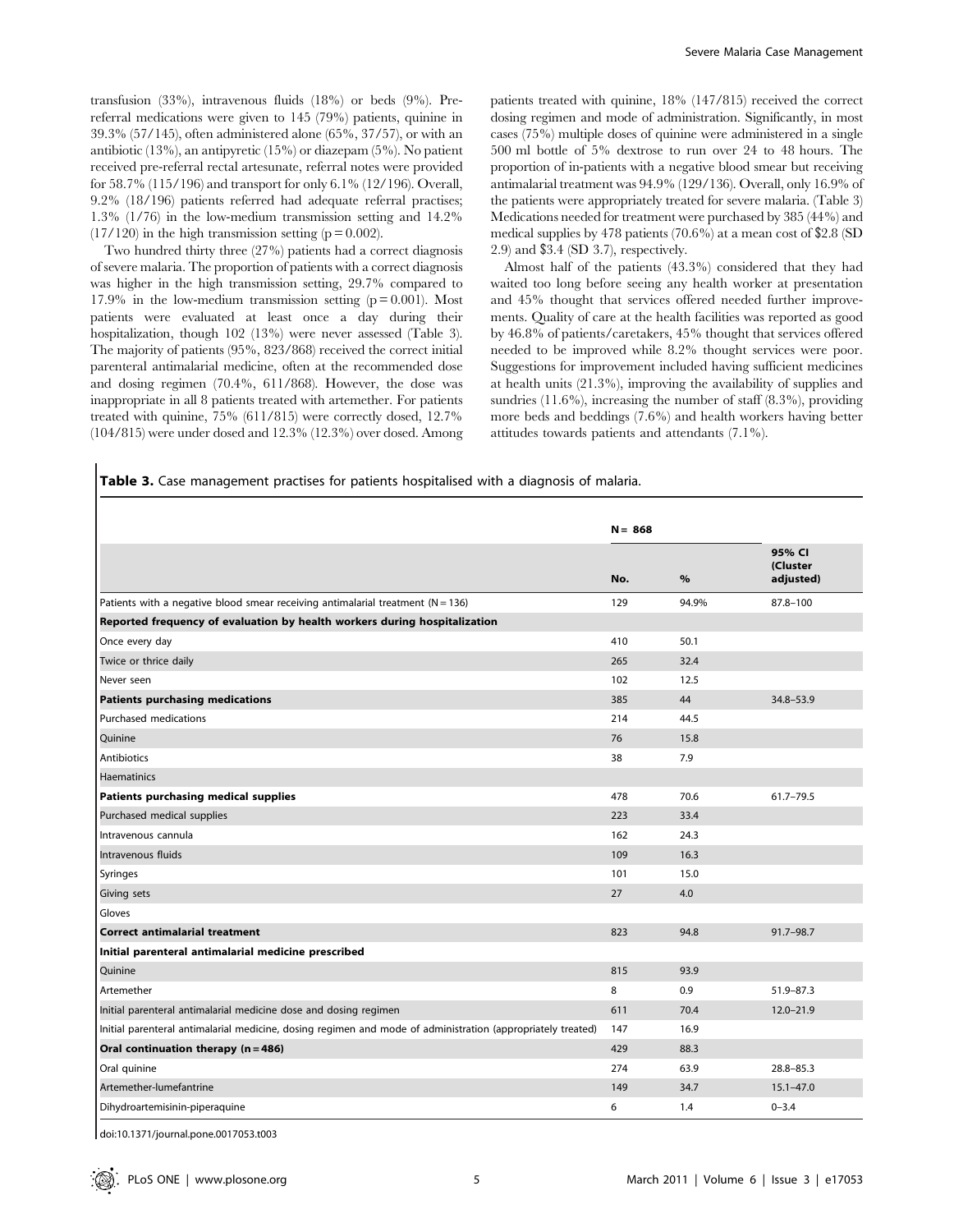# **Discussion**

In our survey, management of severe malaria in Ugandan health facilities was sub-optimal, with most facilities not fully complying with the national and international treatment guidelines. We found significant problems with case management at both the health system/health centre and provider levels. Indeed, this survey identified several problems at different levels of the health care system, from the referral practices at the lower level health centres to the availability of supplies and actual management of malaria cases in referral facilities. Despite the existence of some differences between the two regions, the problems identified in the management of severe malaria cases were similar, indicating that both regions need similar attention and efforts to improve this unacceptable situation. Though the quality of documentation may have impacted on our assessment, we believe these findings accurately represent the management practices in these settings.

Practices related to severe malaria case management were deficient, from patient evaluation, for which the presence of danger signs were not systematically checked, to diagnosis, correctly done in  $<30\%$  of patients, and treatment, which was usually correct in terms of dose and dosing regimen but for which drug administration was often not done as recommended. Deficiencies in correctly diagnosing severe malaria suggest that a significant proportion of these patients may have had uncomplicated malaria and did not require parenteral therapy or hospitalisation. This calls for measures to improve patient evaluation and promotion of the rational use of antimalarial medicines. Furthermore, none of the inpatient health facilities had all components of a basic care package for severe malaria management available, with blood for transfusion, 5% dextrose, and transfusion sets least available.

Though the survey was not designed to evaluate the impact of management practices on clinical outcome, it would be expected that such shortcomings would influence patient survival. The large majority of patients included in this survey had already gone through the first 24–48 hours of hospitalization, a known critical period,[12] and may not fully represent treatment practices in those with a fatal outcome. Therefore, the quality of case management might be worse than documented here.

When analysing these observations in more detail, patient triage, evaluation and diagnosis were extremely inadequate. More than half of health facilities did not practise triage and few had separate OPD queues for adults and children, an important element as the large majority of the patients were children  $\leq$  years of age. Such inefficient systems may explain the long waiting times prior to receiving care at the health facilities. Good quality emergency care and triage is a critical first step in improving hospital care; unfortunately, triage is often deficient in resource limited settings. [7,13]This worrying finding can be addressed by training health workers on emergency triage, assessment, and treatment [14] and by providing practical support through supervision and clinical audits. This strategy would not only improve the management of severe malaria cases but also that of other severely ill patients. Though health worker training has been shown to be critical for improving case management, [15–16]the cadre of health workers to be targeted needs to be critically reconsidered. In our setting, nurses and nursing aides, though not primarily responsible for clinical management decision taking, should have the priority as they were the only cadre of staff consistently available at the units whereas medical and clinical officers, who theoretically have the primary responsibility, were consistently absent.

The proportion of in-patients with a negative blood smear but receiving antimalarial treatment was substantial. This finding has

previously been reported in similar settings, with an increased risk of death in these patients when treated for malaria, possibly due to inappropriate treatment of other illnesses [17,18,19]. In our setting, there was also significant concurrent administration of antibiotics that could be attributed to diagnostic uncertainty. Routine treatment with parenteral antibiotics may be warranted, particularly when microscopy is not available or of insufficient quality, because of the increased risk of bacterial sepsis and associated mortality in malaria patients [20]. The recent decision by the Ugandan Ministry of Health to have all suspected malaria cases confirmed by microscopy or rapid diagnostic test may improve diagnosis. The challenge though remains to ensure consistent availability of these tools at all facility-based service delivery points.

The adequacy of treatment dose, dosing schedule and oral continuation therapy in our survey is reassuring; the latter was probably due to recent in-service training conducted on the management of uncomplicated malaria at the time of treatment policy change in Uganda in 2006. However, the method of quinine administration is a cause of concern. Most patients had multiple doses of quinine (for 24 to 48 hours) combined in a single 500 ml bottle of 5% dextrose. The rationale for this practise is unclear; but may be due to the desire to minimize costs. Nevertheless, this practice is concerning and should be discouraged as it increases the risk of both quinine toxicity and fluid overload, particularly in children. The provision of smaller volume bottles for infusion, more suitable for paediatric patients, may overcome this problem. In addition, the use of artesunate injections may further improve treatment delivery as this regimen does not require rate-controlled infusion. The SEAQUAMAT[21] and recently published AQUAMAT study [22] provide sufficient evidence of the superiority of artesunate over quinine in both children and adults and this should lead to severe malaria treatment policy change to intravenous artesunate in several Sub-Saharan countries, including Uganda. In our study, the alternative to quinine in a few patients was artemether, which was always administered at an incorrect dosage, possibly because the heath providers had little experience with this product.

Importantly, stock-outs of several items included in the basic care package for severe malaria management were common and could explain the high proportion of patients obliged to purchase medications and supplies needed for their management. This is certainly a major challenge, as improving clinical skills through training without ensuring availability of medicines and supplies will have limited impact on the quality of care. These shortages impact negatively on efforts to deliver effective treatment and undermine malaria control efforts. [23] Such stock-outs are caused by different factors and often reflect weaknesses in medicine and supplies procurement, management and distribution practices. Indeed, in this study inadequate and delayed funding, delayed drug deliveries and poor storage were identified as the main causes of stock-outs (data not presented). This problem must be addressed by the Ugandan Ministry of Health as a matter of priority to improve the quality of care and minimize out-of-pocket costs incurred by patients/caregivers, which were unacceptably high for a country like Uganda where 52% of the population lives below the international poverty line of US\$1.25 per day[24]. Shortages may also be curtailed by measures to improve severe malaria diagnosis and by the use of diagnostic tests to improve targeting of treatment. It is also critical for resource limited countries like Uganda to look for more efficient ways of financing health care as the current system does not seem to mobilize sufficient resources to provide the desired levels for the entire population [25]. At the national and international level, much more attention appears to